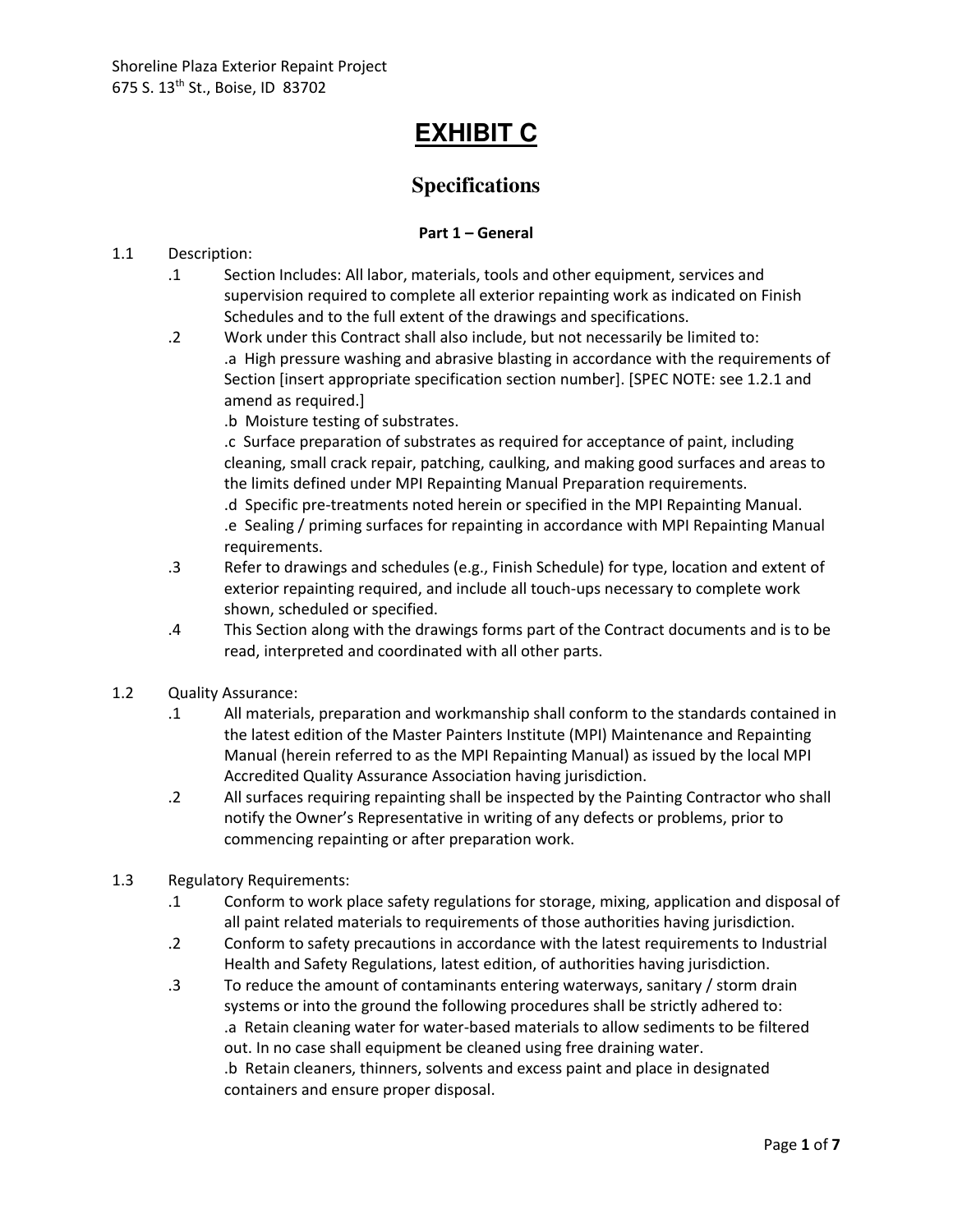.c Return solvent and oil soaked rags used during painting operations for contaminant recovery, proper disposal, or appropriate cleaning and laundering.

.d Dispose of contaminants in an approved legal manner in accordance with hazardous waste regulations.

.e Empty paint cans are to be dry prior to disposal or recycling (where available). .f Close and seal tightly partly used cans of materials including sealant and adhesive containers and store protected in well ventilated fire-safe area at moderate temperature.

.4 Where paint recycling is available, collect waste paint by type and provide for delivery to recycling or collection facility.

#### 1.4 Submittals:

- .1 Submit work schedule for various stages of work for the Owner Representative's review and approval.
- .2 At project completion provide an itemized list complete with manufacturer, paint type and color coding for all colors used for Owner's later use in maintenance.
- .3 At project completion provide properly packaged maintenance materials as noted herein and obtain a signed receipt.
- 1.5 Product Delivery, Storage and Handling:
	- .1 Deliver all painting materials in sealed, original labeled containers bearing manufacturer's name, brand name, type of paint or coating and color designation, standard compliance, materials content as well as mixing and/or reducing and application requirements.
	- .2 Store all paint materials in original labeled containers in a secure (lockable), dry, heated and well ventilated single designated area meeting the minimum requirements of both paint manufacturer and authorities having jurisdiction and at a minimum ambient temperature of 45° F. Only material used on this project is to be stored on site.
	- .3 Where toxic and/or volatile / explosive / flammable materials are being used, provide adequate fireproof storage lockers and take all necessary precautions and post adequate warnings (e.g. no smoking) as required.
	- .4 Take all necessary precautionary and safety measures to prevent fire hazards and spontaneous combustion and to protect the environment from hazard spills. Materials that constitute a fire hazard (paints, solvents, drop clothes, etc.) shall be stored in suitable closed and rated containers and removed from the site on a daily basis.
	- .5 Comply with requirements of authorities having jurisdiction, in regard to the use, handling, storage and disposal of hazardous materials.
- 1.6 Project/Site Requirements
	- .1 UNLESS specifically pre-approved by the Owner's Representative and the applied product manufacturer, perform no exterior repainting work when the ambient air and substrate temperatures are below 50° F.
	- .2 Perform no exterior repainting work unless environmental conditions are within MPI and paint manufacturer's requirements or until adequate weather protection is provided. Where required, suitable weatherproof covering and sufficient heating facilities shall be in place to maintain minimum ambient air and substrate temperatures for 24 hours before, during and after paint application.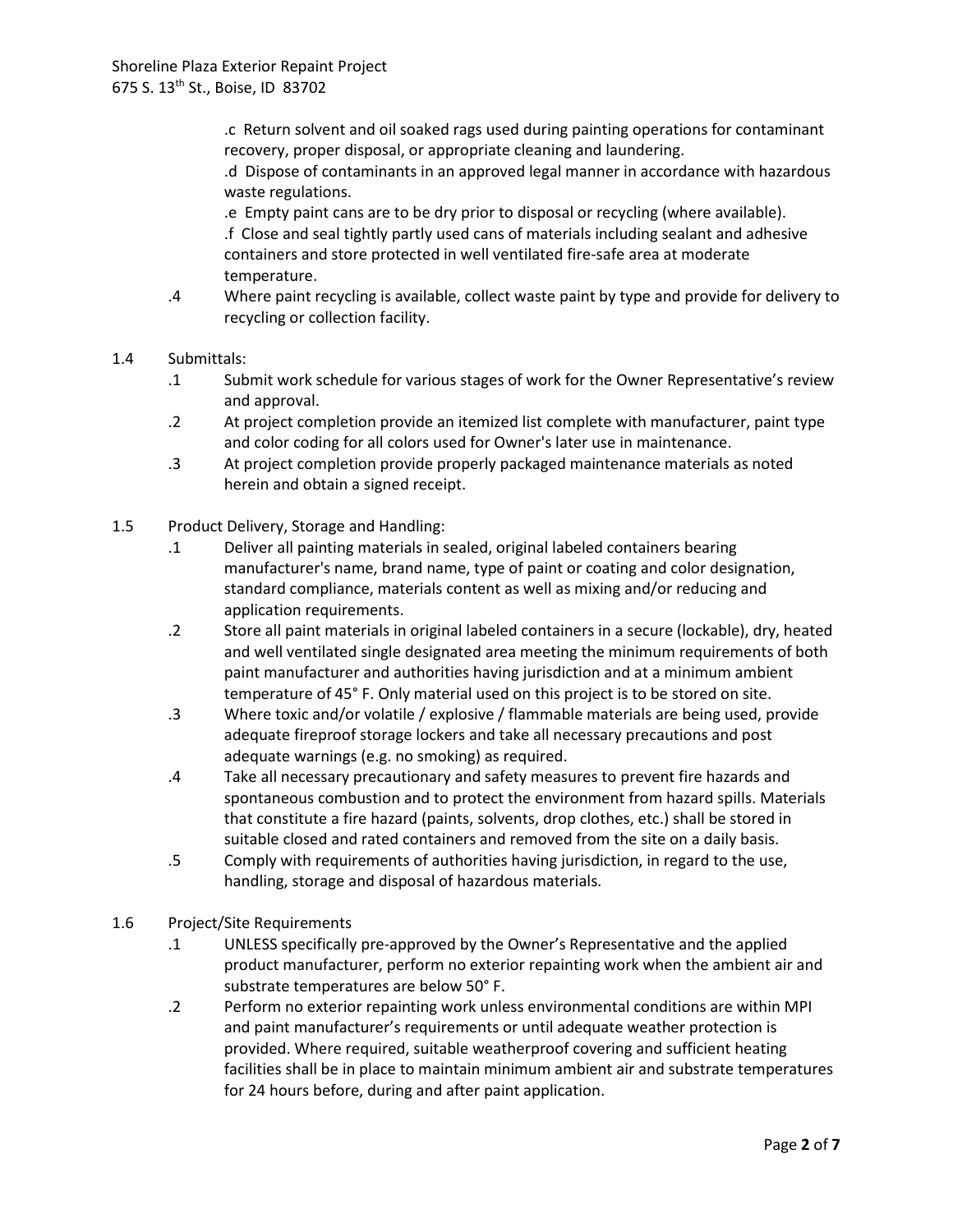- .3 Perform no exterior repainting work when the relative humidity is above 85% or when the dew point is less than 5° F variance between the air / surface temperature.
- .4 Perform no exterior repainting work when the maximum moisture content of the substrate exceeds:
	- .a 15% for wood.
- .5 Conduct all moisture tests using a properly calibrated electronic Moisture Meter.
- .6 Test concrete and masonry surfaces for alkalinity as required.
- .7 Apply paint only to dry, clean, and adequately prepared surfaces in areas where dust is no longer generated by construction activities such that airborne particles will not affect the quality of finished surfaces.
- 1.7 Scheduling:
	- .1 Schedule repainting operations to prevent disruption of and by other trades when applicable.
	- .2 Schedule repainting operations to prevent disruption of Owner's operations or building occupants. Obtain written authorization from Owner Representative for changes in work schedule.
- 1.8 Maintenance Materials:
	- .1 At project completion provide a minimum of 1 gallon of each type and color of paint from same production run (batch mix) used in unopened cans, properly labeled and identified for Owner's later use in maintenance. Store where directed.

# **Part 2 – Products**

- 2.1 Materials:
	- .1 All materials (primers, paints, coatings, varnishes, stains, lacquers, fillers, thinners, solvents, etc.) shall be products listed in the latest edition of the MPI Approved Product List and shall be from a single manufacturer for each system used.
	- .2 Other paint materials such as linseed oil, shellac, turpentine, etc. shall be the highest quality product of an approved manufacturer listed in the MPI Approved Product List and shall be compatible with other coating materials as required.
	- .3 All materials and paints shall be lead and mercury free.
	- .4 Where required, paint products shall meet MPI Environmentally Friendly" [E1] [E2] [E3] ratings based on VOC (EPA Method 24) content levels.
	- .5 All paint materials shall have good flowing and brushing properties and shall dry or cure free of blemishes, sags, air entrapment, etc. Refer to 3.5, Field Quality Control / Standard of Acceptance requirements.
- 2.2 Mixing and Tinting:
	- .1 Unless otherwise specified or pre-approved, all paints shall be ready-mixed and pretinted. Re-mix all paint in containers prior to and during application to ensure break-up of lumps, complete dispersion of settled pigment, and color and gloss uniformity.
	- .2 Where thinner is used, addition shall not exceed paint manufacturer's recommendations.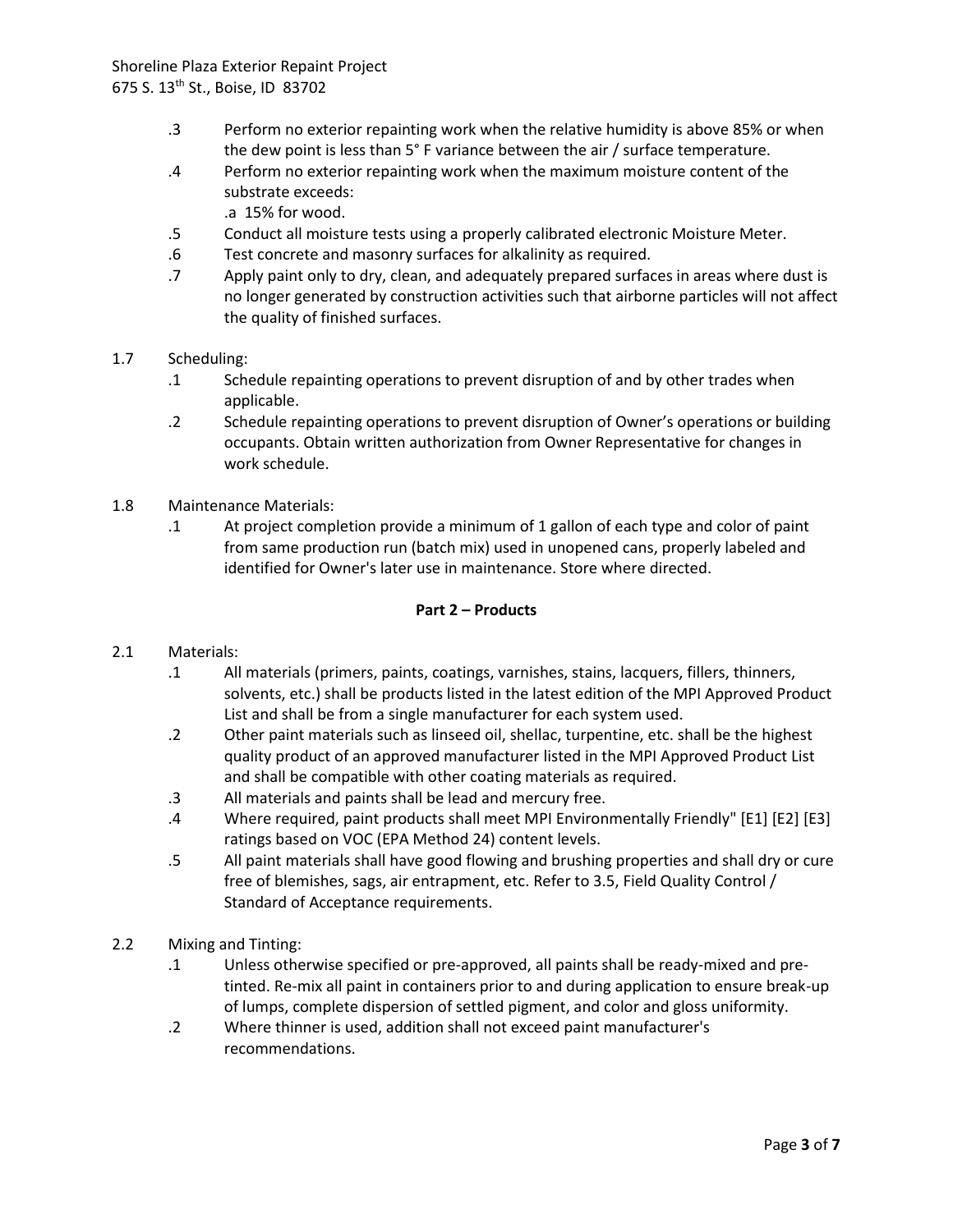- .3 If required, thin paint for spraying in strict accordance with paint manufacturer's instructions. If directions are not on container, obtain instructions in writing from manufacturer and provide copy of instructions to Owner's Representative.
- 2.3 Finish and Colors:
	- .1 Colors shall be as selected by the Owner's Representative from a manufacturer's full range of colors. The schedule will be furnished after award of the Contract, except general requirements shall be as noted herein.
	- $\overline{a}$  Color selection will be based on one (1) base colors and three (3) accent colors (metal paneling), with a maximum of two (2) deep or bright color. No more than four (4) colors will be selected for exterior painting work on this project. Note that this does not include pre-finished items unless specifically scheduled.
	- $\overline{.3}$  Exterior doors shall be repainted the same color as door frames, trim and walls. Brickmold, exterior jamb to weatherstrip and trim shall be repainted the same color as adjacent walls. Unless otherwise noted all doors shall be repainted using a G5 (semigloss) finish.

#### **Part 3 – Execution**

- 3.1 Condition of Surfaces:
	- .1 Prior to commencement of repainting work, thoroughly examine (and test as required) all exterior conditions and surfaces scheduled to be repainted and report in writing to the Owner's Representative any conditions or surfaces that will adversely affect work of this section.
	- .2 The degree of surface deterioration (DSD) shall be assessed using the assessment criteria indicated in the MPI Maintenance Repainting Manual. In general, the MPI DSD ratings and descriptions are as follows:

| Condition    | <b>Description</b>                                                |
|--------------|-------------------------------------------------------------------|
| <b>DSD-0</b> | Sound Surface (may include visual (aesthetic) defects that do not |
|              | affect film's protective properties).                             |
| <b>DSD-1</b> | Slightly Deteriorated Surface (may show fading; gloss reduction,  |
|              | slight surface contamination, minor pin holes, scratches, etc.) / |
|              | Minor cosmetic defects (runs, sags, etc.).                        |
| <b>DSD-2</b> | Moderately Deteriorated Surface (small areas of peeling, flaking, |
|              | slight cracking, staining, etc.).                                 |
| DSD-3        | Severely Deteriorated Surface (heavy peeling, flaking, cracking,  |
|              | checking, scratches, scuffs, abrasion, small holes and gouges).   |
| <b>DSD-4</b> | Substrate Damage (repair or replacement of surface required by    |
|              | others).                                                          |

- .3 Other than the repair of DSD-1 to DSD-3 defects included under this scope of work, structural and DSD-4 substrate defects discovered prior to and after surface preparation or after first coat of paint shall be made good and sanded by others ready for painting, unless otherwise agreed to by the Owner and painter to be included in this Work.
- .4 No repainting work shall commence until all such DSD-4 adverse conditions and defects have been corrected and surfaces and conditions are acceptable to the Painting Subcontractor. The Painting Subcontractor shall not be responsible for the condition of the substrate or for correcting defects and deficiencies in the substrate, which may adversely affect the painting work except for minimal work normally performed by the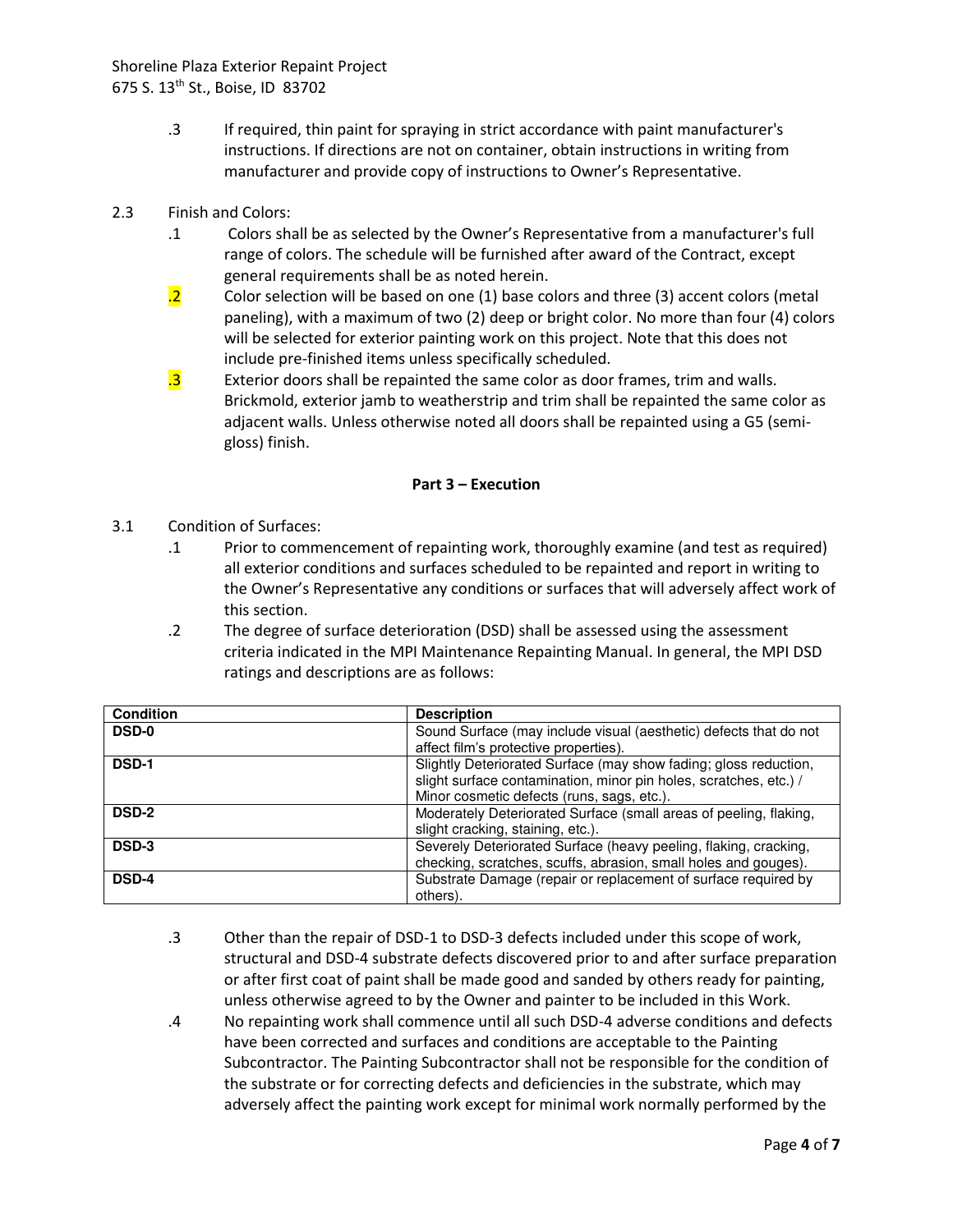Painting Subcontractor and as, indicated herein. It shall always, however, be the responsibility of the Painting Subcontractor to see that surfaces are properly prepared before any paint or coating is applied. It shall also be the Painting Subcontractor's responsibility to paint the surface as specified providing that the owner accepts responsibility for uncorrected DSD-4 substrate conditions.

- 3.2 Preparation of Surfaces:
	- .1 Prepare all exterior surfaces for repainting in accordance with MPI Repainting Manual requirements. Refer to the MPI Repainting Manual in regard to specific requirements for the following:
		- .a environmental conditions.
		- .b rust stain removal.
		- .c mildew removal.
		- .d aluminum and copper surfaces.
		- .e glue laminated beams and columns.
		- .f dimension and dressed lumber.
		- .g wood doors.
		- .h wood paneling and casework.
		- .i wood decks, floors, stairs and steps.
		- .j wood shingles and shakes.
	- .2 Where required, pressure wash exterior surfaces prior to repainting in accordance with MPI standards for type of surfaces and recommended pressures to ensure complete removal of all loose paint, stains, dirt, and other foreign matter. This work shall be carried out only by qualified tradesman experienced in pressure water cleaning. The use of water hose cleaning will not be considered satisfactory, unless specifically specified. Allow sufficient drying time and test all surfaces using an electronic moisture meter before commencing work.
	- .3 Sand, clean, dry, etch, neutralize and/or test all surfaces under adequate illumination, ventilation and temperature requirements.
	- .4 Remove and securely store all miscellaneous hardware and surface fittings / fastenings (e.g. electrical lights, mechanical louvers, door and window hardware (e.g. hinges, knobs, locks, trim, frame stops) and, removable hazard / instruction labels. from wall and soffit surfaces, doors and frames, prior to repainting and replace upon completion. Carefully clean and replace all such items upon completion of repainting work in each area. Do not use solvent or reactive cleaning agents on items that will mar or remove finishes (e.g. lacquer finishes). Doors shall be removed before repainting to paint bottom and top edges and then re-hung.
	- .5 Protect all exterior surfaces and areas, including landscaping, walks, drives, all adjacent building surfaces (including glass, aluminum surfaces, etc.) and equipment and any labels and signage from repainting operations and damage by drop cloths, shields, masking, templates, or other suitable protective means and make good any damage caused by failure to provide such protection.

#### 3.3 Application

.1 Do not commence repainting unless substrates and all environmental conditions are acceptable for the application of products.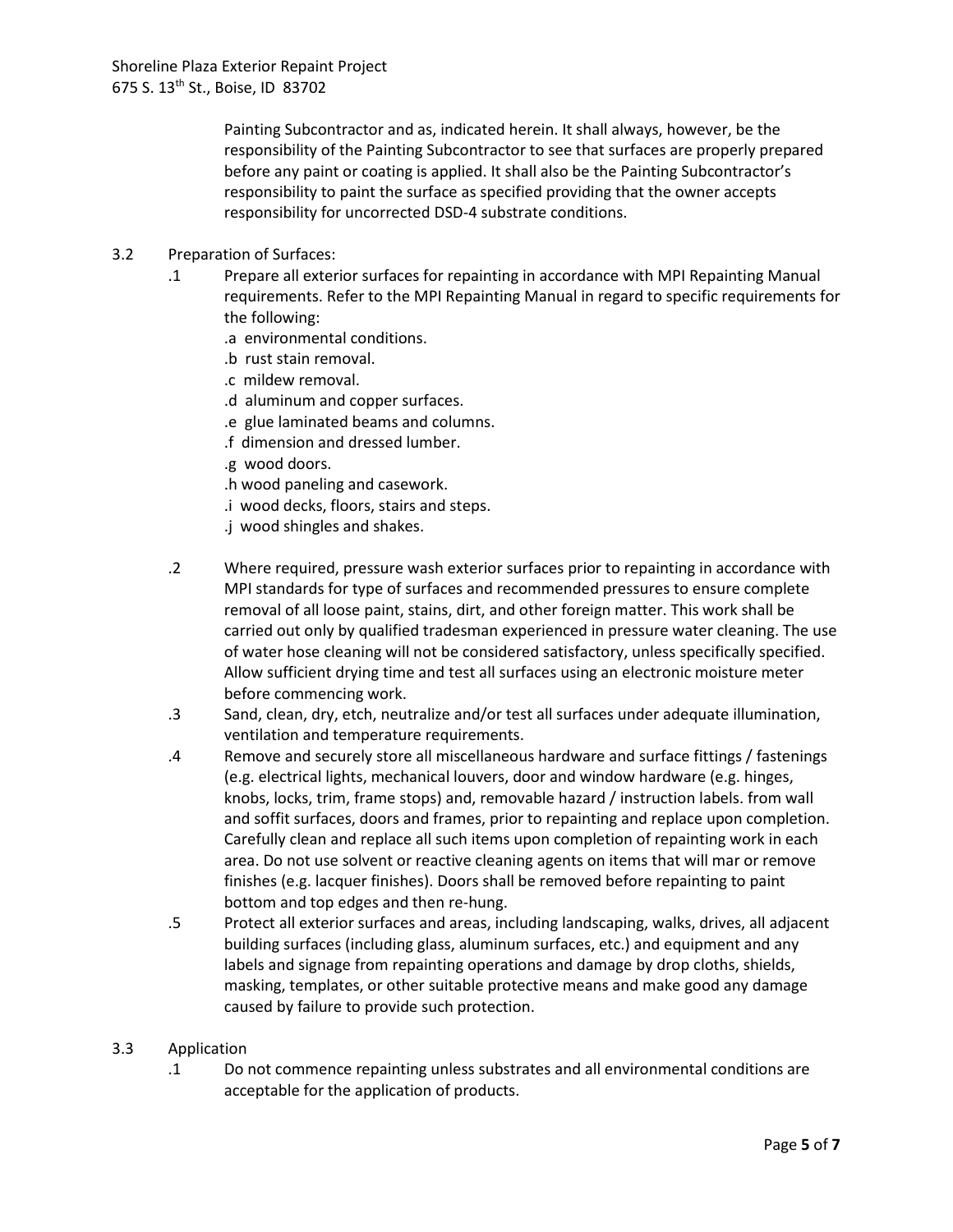- .2 Apply primer, paint or stain in accordance with MPI Painting Manual Budget Grade finish requirements.
- .3 Apply primer, paint or stain in a workmanlike manner using skilled and trade qualified applicators as noted under Quality Assurance.
- .4 Apply primer, paint or stain within an appropriate time frame after cleaning and preparation to prevent weathering or water staining of substrate or before environmental conditions encourage flash-rusting, rusting, contamination or when the manufacturer's paint specifications require earlier applications.
- .5 Primer, paint or stain coats specified are intended to cover surfaces satisfactorily when applied at proper consistency and in accordance with manufacturer's recommendations.
- .6 Tint each coat of paint progressively lighter to enable confirmation of number of coats.
- .7 Unless otherwise approved by the Owner's Representative, apply a minimum of two (2) coats of paint where deep or bright colors are used to achieve satisfactory results.
- .8 Sand and dust between each coat to provide an anchor for next coat and to remove defects (runs, sags, etc.) visible from a distance up to 1000 mm (39").
- .9 Do not apply finishes on exterior surfaces that are not sufficiently dry. Unless manufacturer's directions state otherwise, each coat shall be sufficiently dry and hard before a following coat is applied.
- .10 To avoid air entrapment in applied coats, apply materials in strict accordance with manufacturer's spread rates and application requirements.
- 3.4 Exterior Finish / Coating Systems:

Repaint exterior surfaces in accordance with the following MPI Repainting Manual requirements:

.1 Structural Steel and Metal Fabrications:

REX 5.1A Quick dry enamel semi-gloss finish.

- .2 Galvanized Metal: (not chromate passivated) For high contact / high traffic areas (doors, frames, railings, misc. steel, pipes, etc.) For low contact / low traffic areas (overhead decking, ducts, gutters, flashing, etc.) REX 5.3A Latex Eggshell finish.
- .3 Aluminum: (unanodized) sash, sills and frames, flashing, posts and railings, downpipes, etc.)
	- REX 5.4G Latex Eggshell finish (over quick dry primer).
- .4 Glue Laminated Beams and Columns: REX 6.1L Latex Eggshell finish (over waterborne primer).
- .5 Dimension Lumber: (columns, beams, exposed joists, underside of decking, siding, fencing, etc.)

REX 6.2A Latex Eggshell finish.

.6 Dressed Lumber: (doors, door and window frames, casings, battens, smooth fascias, etc.)

Entry Doors - REX 6.3A Latex Semi-gloss finish.

All others – REX 6.3A Latex Eggshell finish

- .7 Wood Paneling: (plywood siding, fascias, soffits, etc.) REX 6.4A Latex Eggshell finish.
- 3.5 Field Quality Control / Standard of Acceptance:
	- .1 All surfaces, preparation and paint applications shall be inspected.